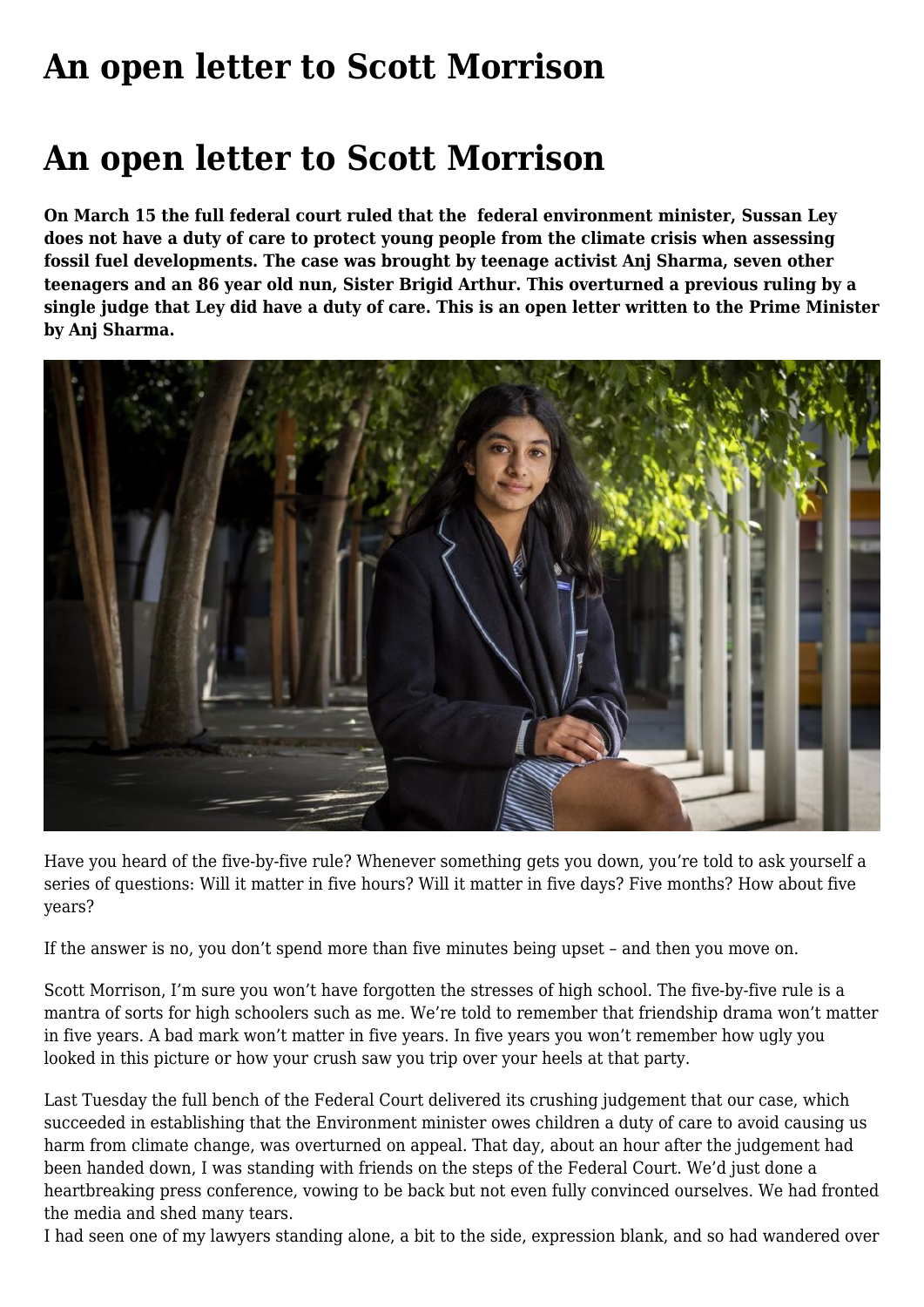to talk to her, maybe crack a joke. But as I made eye contact and smiled, going in for a hug, she stopped me and said, "I'm sorry."

I wonder if you can put yourself in her shoes, Mr Morrison. An environmental lawyer, she's passionate and dedicated. She's a beautiful soul. She'd given all she had to this novel common law case. And yet she felt the need to apologise.

Mr Morrison, I wonder at that moment if she had run herself through the five-by-five rule. A duty of care, which she had worked tirelessly to establish, was extinguished in a matter of seconds, as if it never existed in the first place. Will it matter in five hours? Five days? Five months? Five years?

We don't know, of course. No one knows the future. But Mr Morrison, we don't have the time to find out.

I don't know if I've ever felt more shattered than I did at this apology. It felt as if this was everything wrong with the world. Someone with so much love, someone giving her all to fighting for something much bigger than herself, much bigger than you or me, apologising for not winning. While Environment Minister Sussan Ley was promoting her tourism strategy at the Great Barrier Reef, and you were where, exactly? And, more importantly, where was your apology? It shatters me because I wonder why lawyers are blaming themselves for losing a fight you created?

My family's house in India is opposite a settlement of sorts in which many different homeless families live in makeshift tents, constructed from old rags and bedsheets. In some horrible, horrible way, it's an absolutely marvellous innovation.

When I visited India at the age of 11, I made a few friends about the same age who lived in that very settlement. They were always happy and smiling, of course, and delighted in a game of badminton. Whenever the shuttlecock went over a neighbour's fence, they had no hesitation in cheekily jumping the fence. We didn't say it, but I think we all almost enjoyed it more when they were chased out of some neighbour's garden, and we wouldn't be able to stop laughing.

But their breath was so, so wheezy. Every few minutes one of them would burst into a coughing fit. Complaints of chest pain, reports of asthma attacks – these were just part and parcel of life.

Prime Minister, I now realise these were symptoms of living in and among pollution, with no personal protection. I also know that symptoms such as these only get worse, possibly leading to heart attacks, respiratory disease and death.

The children in that settlement have been on the front lines of the climate crisis for their entire lives, and this isn't likely to change. I wonder how different your world view would be if your entire life was within a makeshift tent and a badminton game was peak entertainment.

Can you put your family in their place? Facing a life of cardiovascular disease, respiratory diseases, asthma? Where, at any point, floods or fires or even major winds could destroy everything this life is composed of?

If this were your life, would you still have brought a lump of coal into parliament? After all, don't be afraid, right? Don't be scared?

Would you have requested – allegedly – that climate targets be removed from the Australia–Britain trade deal? After all, our precious economy must be protected at all costs, right? Would you have been proud to lead one of the only countries at the Glasgow talks that failed to sign up to a pledge to phase out coal-fired power? Knowing that these are the people at the mercy of the climate crisis, would you still feel pride at the way you've handled it as our leader?

The emotional climate activist trope has been used to death, but I'm so, so panicked when I think about